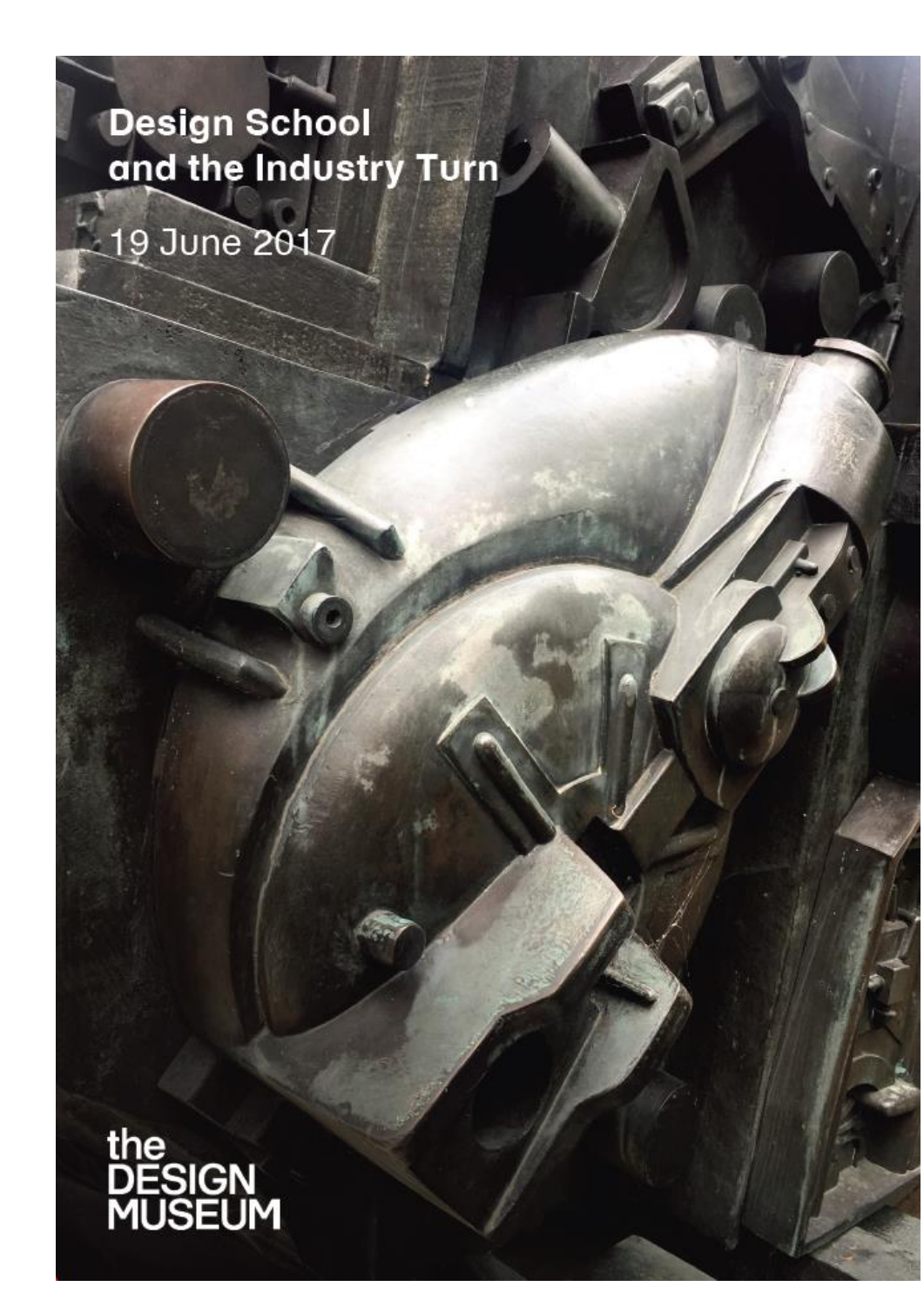#### **Welcome to the Design Museum**

Welcome to the second of three summits in Design School: the Future of the Project, a series supported by the AHRC and a partnership between the Design Museum, Imagination, Lancaster University and Charles Sturt University, Australia. Today's event explores the critical and contested relationship between the Design School and Industry. At the first summit, held at the former Design Museum on Shad Thames, we debated how the content, pedagogies, structures and remits of the Design School might adapt to a fast moving context. Since then the context for the series has changed dramatically, from fast moving to what Ezio Manzini and Victor Margolin, in their Open Letter to the Design Community, call "difficult and dangerous times" where design must "*stand up for democracy*". This summit, Design School and the Industry Turn, questions how design education can best meet the challenges of the loss of "*fundamental* freedoms" and of design's role within the creative and manufacturing industries in the UK and global economies.

Are design schools, for example, best placed to create the people industry require for their future needs, and if so, how? Should design schools produce job-ready, innovative, analytical and inventive problemsolvers as industry demands? How should design schools respond to the seemingly increasing automation within industry? Manzini and Margolin, call for "diverse actors who can shape our present and future worlds in fair and inclusive ways".

Those in the room today are no doubt familiar with the statistics associated with design and the larger creative industries sector, but they are worth restating: the creative industries together form a key sector of UK industry, generating around £90billion per annum and making up over 5% of the UK's economy. The creative industries are one of the fastest growing sectors of the British economy, growing at more than twice the rate of the economy as whole. The creative industries directly employ some 2 million people and are responsible for nearly 10%, or £20 billion, of the UK's annual service exports. In design, they span many different disciplines, from video-gaming and product design, to architecture, automotive design and fashion. As the workforce needs of industry evolve, the creative industries will be critical to the success of the wider future economy. But is design education meeting those needs? The government's *official Tier 2* Shortage Occupation List 25 lists a high percentage of design jobs – how can HEIs work with schools and industry to mitigate future skills shortages and act as a pathfinder to other sectors on creating the right environment for a sector to thrive?

These questions and further provocations will be shared and debated today in the new Design Museum, a testament to founder Sir Terence Conran's absolute belief in the interconnectedness of design and industry and the central role of education therein. Cognisant of this context, the third summit will then pull focus to the role of the cultural sector vis a vis the design school. We look forward to welcoming delegates back to the museum in November to continue the conversation.

#### **Dr Helen Charman**

Director Learning and Research, The Design Museum

#### **Paul Rodgers**

Professor of Design, Imagination, Lancaster University Arts and Humanities Research Council (AHRC) Design Leadership Fellow

**Craig Bremner** Professor of Design, Charles Sturt University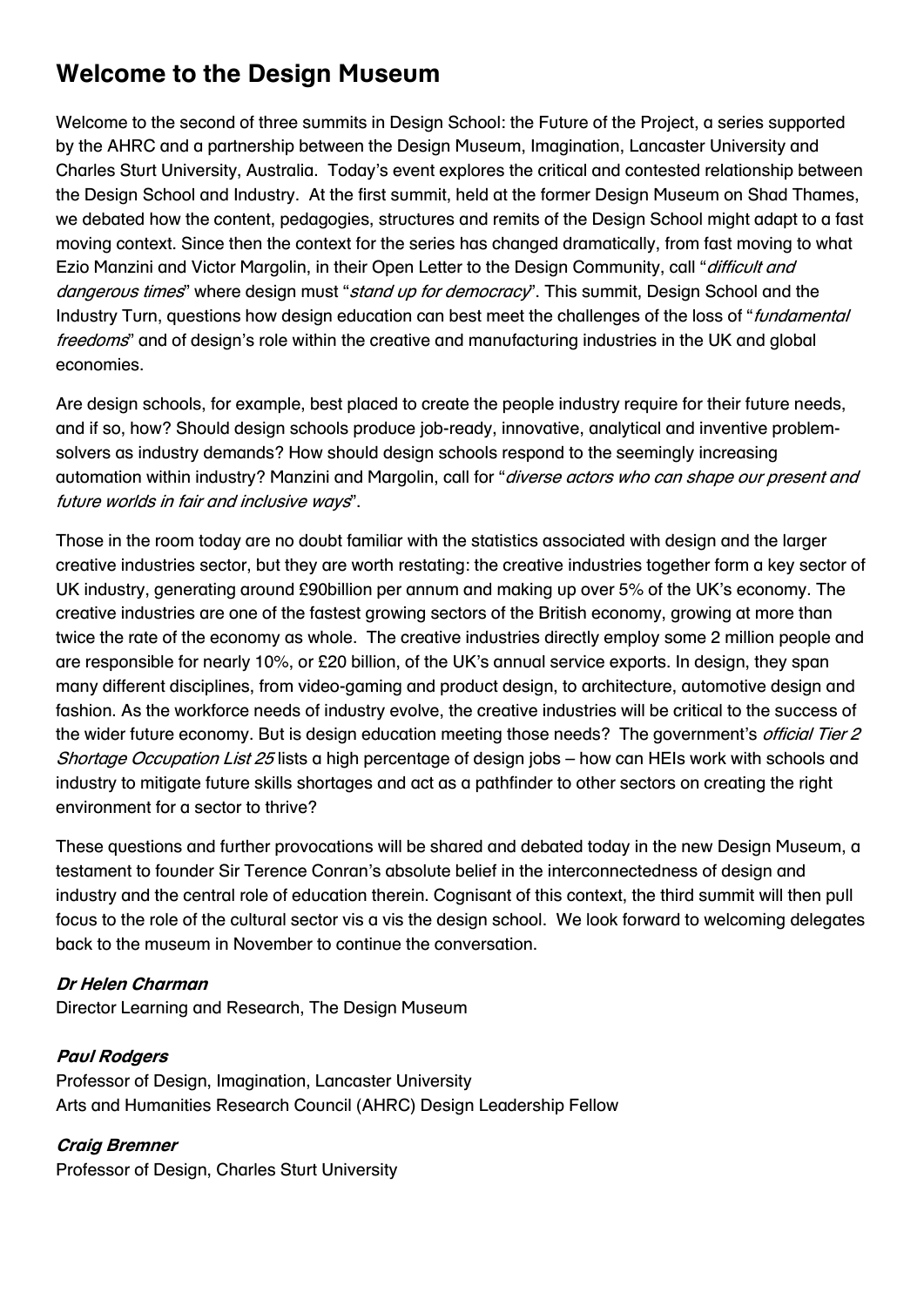#### **Schedule**

|       | <b>Welcome and Introduction</b>                                            |
|-------|----------------------------------------------------------------------------|
| 10:30 | Welcome from Deyan Sudjic, Design Museum Director                          |
|       | Dr Helen Charman, Director of Learning and Research, Design Museum         |
|       | Paul Rodgers, Professor of Design, Lancaster University                    |
|       | Craig Bremner, Professor of Design School of Communication and Creative    |
|       | <b>Industries, Charles Sturt University</b>                                |
|       |                                                                            |
|       | <b>Will Holman:</b>                                                        |
| 10:45 | 45 minute presentation followed by question and answer session.            |
|       |                                                                            |
|       | <b>Luis Cilimingras:</b>                                                   |
| 11:30 | 45 minute presentation followed by question and answer session.            |
|       |                                                                            |
|       | <b>Nelly Ben Hayoun:</b>                                                   |
| 12:15 | 45 minute presentation followed by question and answer session.            |
|       |                                                                            |
| 13:00 | <b>Break for Lunch:</b> Please see attached leaflet for locations options. |
|       | <b>Chiara Alessi:</b>                                                      |
| 14:00 | 45 minute presentation followed by question and answer session.            |
|       |                                                                            |
|       | <b>Rebecca Cain:</b>                                                       |
| 14:45 | 45 minute presentation followed by question and answer session.            |
|       |                                                                            |
| 15:30 | Tea and coffee break; Tea and coffee available outside auditorium          |
|       | <b>Peter Llovd Jones:</b>                                                  |
| 16:00 | 45 minute presentation followed by question and answer session.            |
|       |                                                                            |
|       | <b>Final discussions and closing comments</b>                              |
| 16:45 | Plenary panel with all the speakers – question and answer session.         |
|       |                                                                            |
|       | <b>End of summit</b>                                                       |
| 17:30 | Please depart via main entrance.                                           |
|       |                                                                            |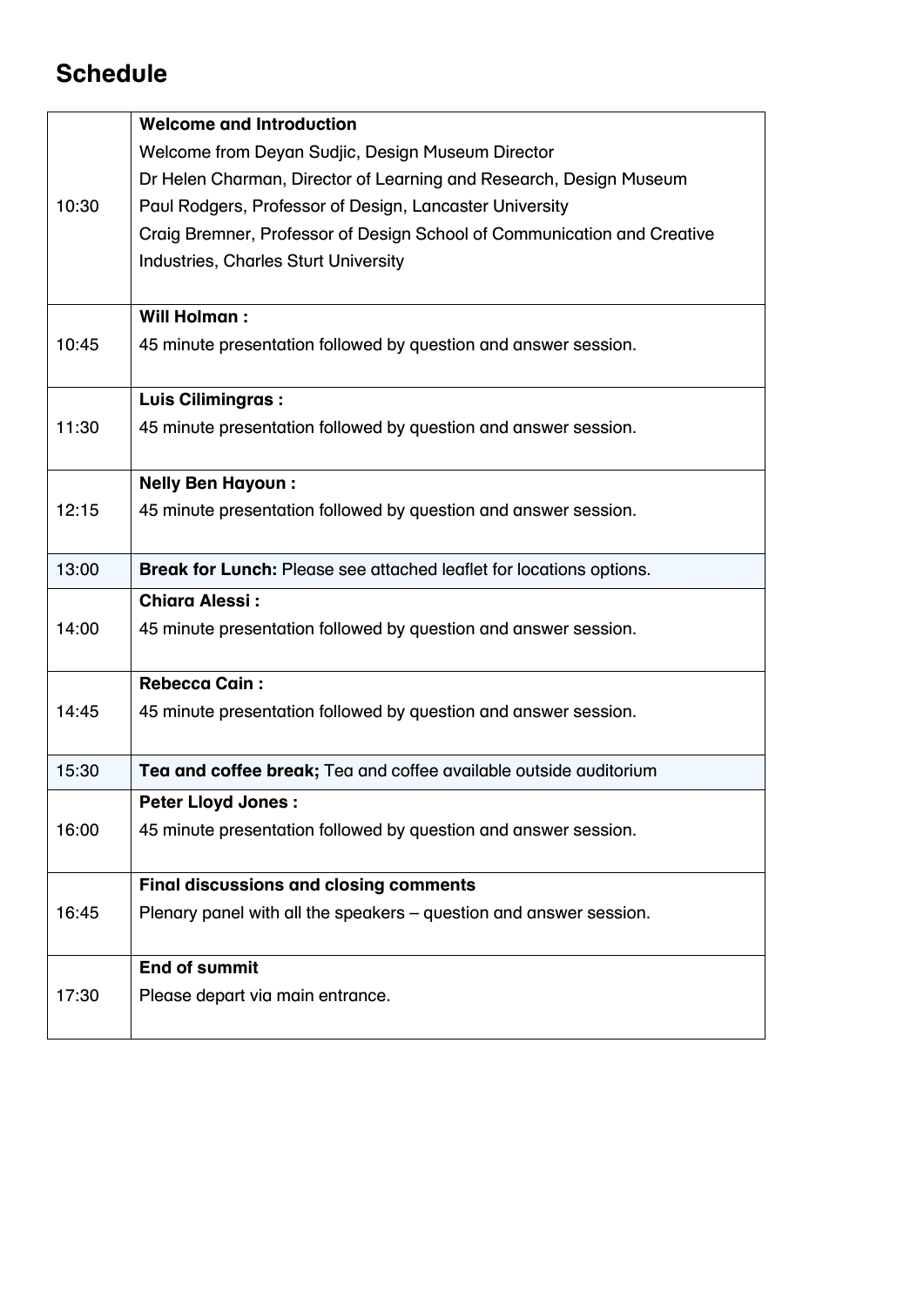#### **Speaker Biographies**

#### **Chiara Alessi**

Chiara Alessi (Verbania, 1981) is a journalist and curator in the field of design. She writes for many of the major magazines in this area, such as "Domus", "Interni" and "Klat". For several years she has been studying the new Italian design culture and its impacts and implications. On this subject she lectures in some of the most important schools and universities. Recently she has published "After the '00s. The New Italian Design" (Editori Laterza, 2014) and "Design without designers" (2016), an essay and survey about the "other" jobs in the Italian design. The independent video documentary "Travelling commonplaces and special trades" is dedicated to it.

#### **Nelly Ben Hayoun**

Nelly Ben Hayoun is a French designer, an award-winning director and experience designer; she works with scientists and engineers to devise events and experiences. Nelly is also an exhibitor and keynote speaker who has worked with museums and design centres across the world.

In 2013, Icon Magazine nominated Nelly as one of the 50 international designers "shaping the future". In 2014, Wired Magazine awarded her with a WIRED Innovation fellowship for her work to date and for its potential to make a "significant impact on the world". In 2015, Nelly was nominated for a Women of the Year Achievement Award. Also in 2015, she released her feature film Disaster Playground. The film is based on an investigation of emergency procedures for disasters such as earth-bound rogue asteroids. In 2016, she began work on her next project: feature film, digital platform and exhibition entitled "The Life, the Sea and the Space Viking". Nelly is a member of the International Astronautical Federation, Space Outreach and Education committee.

#### **Rebecca Cain**

Rebecca Cain has a background in design, with a First Class degree in Industrial Design & Technology and PhD in user involvement in the design process, both from Loughborough University. In 2009 she was awarded a prestigious EPSRC Challenging Engineering fellowship to build new research capability in improving the design of healthcare environments through user involvement in the design process. Rebecca's innovative multi-disciplinary research programme 'Participation in Healthcare Environment Engineering' brings together design and engineering, with architecture, psychology, healthcare and ICT, and involves working in close partnership with the NHS, patients, architects, designers and engineers. Her research has created improvements to the healthcare environment in areas such as the Emergency Department, the hospital soundscape, wellbeing centres and waiting rooms. Rebecca has gone on to lead a broad portfolio of projects within Experiential Engineering, all with an emphasis on placing users at the heart of the engineering design process. Rebecca is a co-investigator on the AHRC funded project 'Creating Sustainable Innovation through Design for Behaviour Change' in collaboration with seven UK and European universities. Rebecca spent a number of years researching 'positive soundscapes' and the role that the perception of sound can play in peoples' experiences of environments. This work, initially within the urban environment including the future impact of electric vehicle sound has now expanded significantly into healthcare and the concept of the hospital soundscape. She has also worked on projects with Jaguar Land Rover around issues related to driver behaviour and the human machine interface of the vehicle.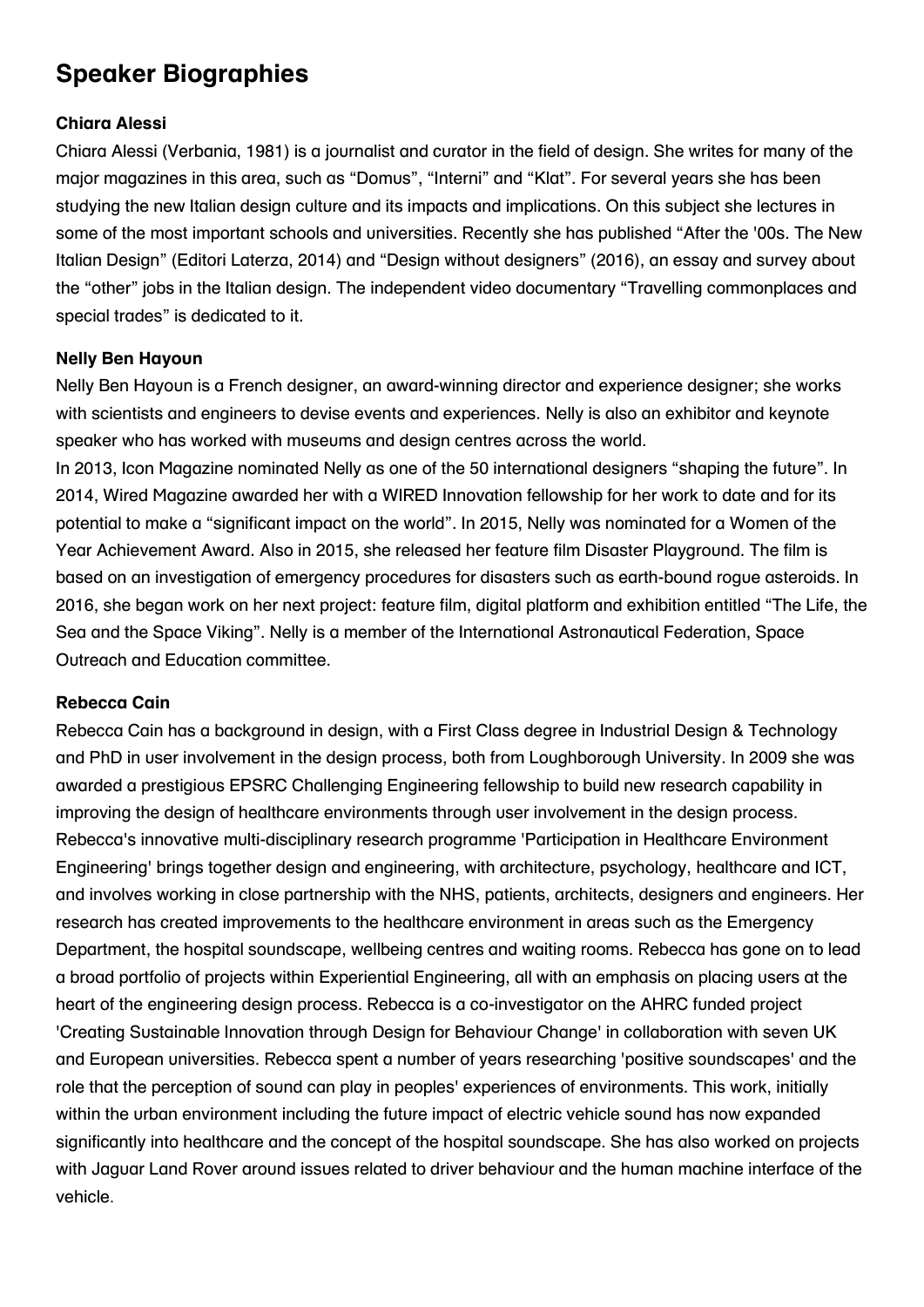#### **Luis Cilimingras**

Luis Cilimingras is IDEO London's managing director. He is passionate about how organisations embrace creativity to feel more confident about their growth/impact/future. Since joining IDEO, Luis has led relationships in diverse sectors including mobility, retail, healthcare or pharmaceutical. Before returning to London, Luis spent a year in Peru, starting an innovation studio for Intercorp, a large national conglomerate, called La Victoria Lab. Its mission: to create new products, services and experiences for the country's emerging middle class. An engineer by training, Luis was Fiat's brand manager before coming to IDEO, helping to launch the iconic Fiat 500 in Europe. He then led digital innovation at Fiat Group, overseeing the development and launch of Fiat eco:Drive, the first mass-market connected car app. Luis has received numerous awards for innovation, communications and technology, including the Grand Prix at the Cannes Lions creativity festival and spoken at conferences including TED Active.

#### **Will Holman**

Educated as an architect at Virginia Tech and the Rural Studio, Will Holman is the Executive Director of Open Works, a makerspace that opened in central Baltimore in 2016. He is the co-founder of the Industrial Arts Collective, their mission is to be an online resource for communication, collaboration, and general education on all the amazing people living and working in Baltimore. Will is author of Guerilla Furniture Design, which is an innovative guide too dozens of strategies for upcycling scrap cardboard, metal, plastic, or wood into dependable shelving units, sturdy tables, and fun lamps. Most recently he has contributed two essays: The Toaster Paradox and The Open Source Object to the Open Making Manifesto: Field Guide in conjunction with the Open Desk exhibit at the Vitra Design Museum.

#### **Peter Lloyd Jones**

Peter completed his Ph.D. in cellular and genetic pathology at Cambridge University, followed by postdoctoral fellowships at UC Berkeley and the University of Toronto. In 2005, Peter became a tenured Associate Professor of Pathology and Lecturer in Architecture at The University of Pennsylvania. Peter Lloyd Jones is an award-winning cell and molecular biologist and inventor, whose discoveries have uncovered fundamental mechanisms in embryogenesis and human disease, including breast cancer, lung development and pulmonary hypertension. Peter's work constantly seeks and uncovers new solutions to complex problems in biology, medicine and design via extreme collaborations with diverse individuals from multiple fields, including mathematics, computation, chemical engineering, and industrial, fashion, textile and architectural design. Peter is currently the first Associate Dean of Emergent Design and Creative Technologies at The Sidney Kimmel Medical College at Thomas Jefferson University (TJU), where in 2013, he became Executive Director of MEDstudio@JEFF; an anti-disciplinary research and education unit which is the first of its' type within a US medical school, and is focused on discovering new and dignified solutions in healthcare using approaches deeply rooted in empathy.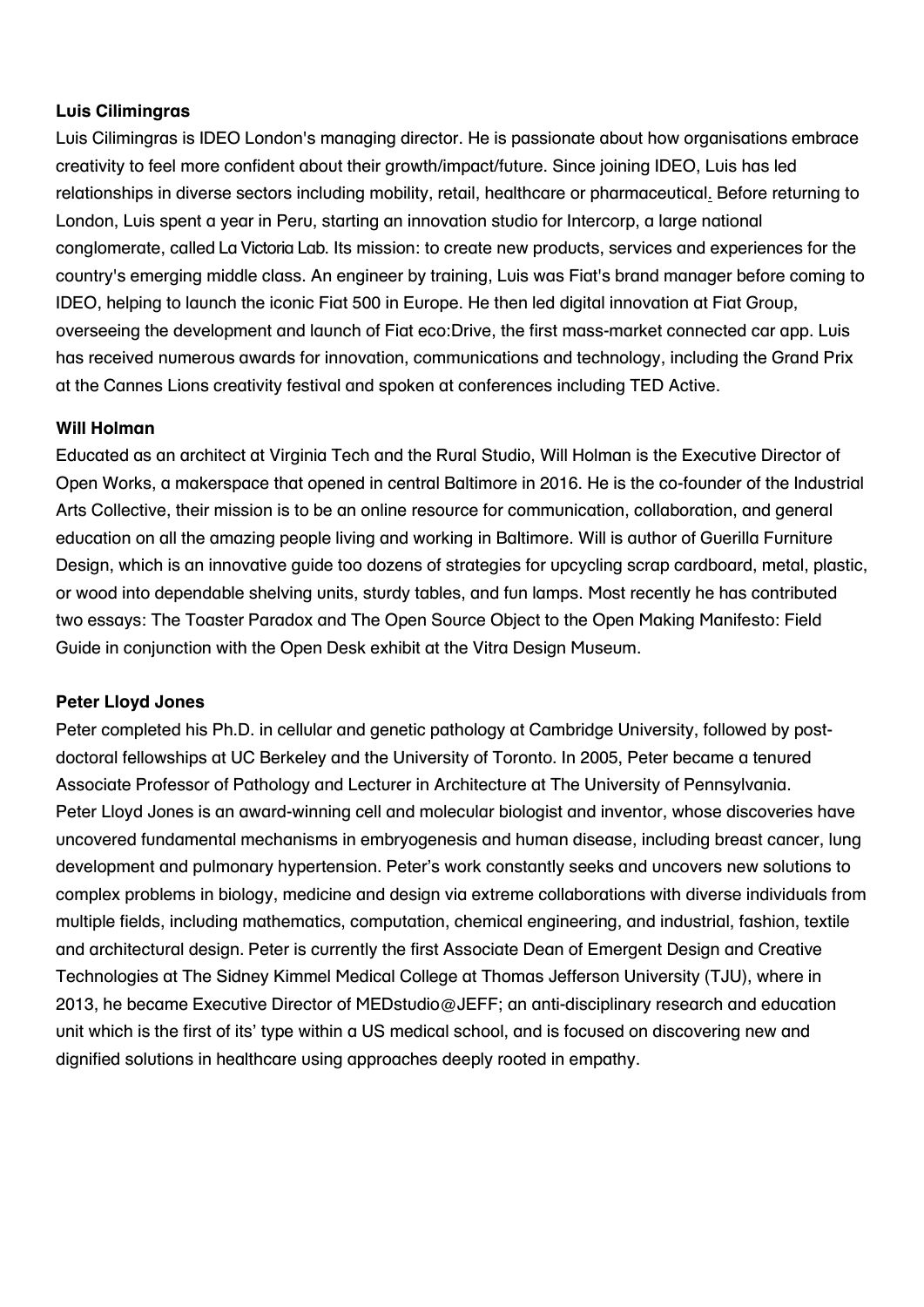#### **Papers (In alphabetical order)**

#### **Chiara Alessi**

#### **School, Design, Future**

Design is a relatively young discipline. In Italy, the first universities to offer design faculties were only established in the new millennium. This radical and paradigmatic development came about when the 100 year old Italian Instruction noted the birth of a new profession that was increasingly taking on the contours of the designer. In the 1980s, Domus Academy – a school strongly supported by the founders of the Domus magazine to welcome the new design studio and its profession – was born in Milan, home to modern architecture, with the idea of forming the designer of the future, which for the first time was distanced from the architecture profession. Thanks to the increase in the number of courses devoted to design schools around the world since the 1980s, more and more young people are becoming trained in a discipline once reserved for a niche field of specialists.

The increase of students preparing for this new discipline has resulted in a change to the profession's DNA: for example, the number of highly-skilled female designers entering the profession is increasing, while the the average age of practicing designers is dropping dramatically. The rapid growth of our cities has meant that the design industry is increasingly moving out of the centre to new, emerging micro-centers on the periphery of our urban centres, resulting in the emergence of new design districts with their own distinctive, specific identities. Andrea Branzi, one of the strongest advocates of the Domus Academy project, has spoken of "design as a mass profession" in this regard. In fact, it would make more sense to think of design as made up of a myriad of different and fluid identities.

Today, the term 'mass' has assumed negative connotations as the scale of production and consumption reaches an ever- increasing number of individuals. This has resulted in an urgent and perhaps inevitable desire within the design profession to search for a new identity. In *Design, When Everybody Designs*, MIT professor Ezio Manzini argues that experienced designers should be prepared to react, interpret and translate widespread design questions as proposed by non-designers in order to effect meaningful social change. Breaking traditional educational boundaries does not only mean getting out of the classroom by bringing design to the streets and encouraging closer links between students and factories or craft workshops, but also breaking away from the tight boundaries of the discipline by encouraging design to enter fields previously neglected by the industry: hospitality and identity, transport and communications logistics, disease, childhood and so on. Given the ways in which design is increasingly about diversifying product offers, supporting identities and building mobile technologies around the individual (some of the current trends within the industry), design schools should educate future designers to take this multiplicity into account – in other words, trying not to satisfy everyone, but to design for individuals, in their own way. It is for this reason that design education should adopt the motto of Kurt Weidemann, who argued: "I have as many teaching programmes as students." This is at the forefront of learning.

Then there is learning how to learn, one of the key principles underlying Montessori's theory of education (a bastion of Italian twentieth century culture), often misunderstood but never more important than today.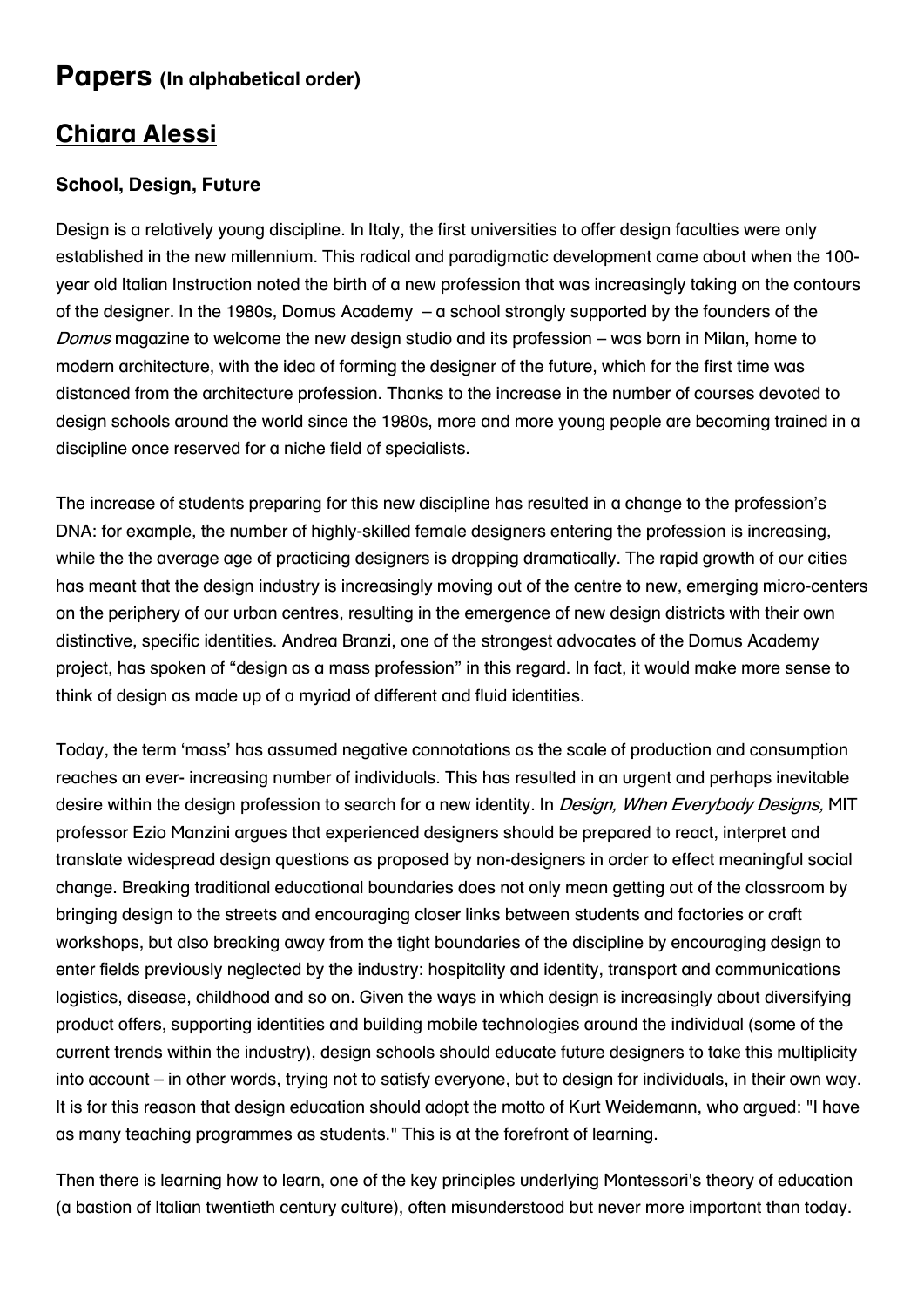This, too, can be taught: providing students with a welcoming but critical environment, one that is not only flush with curiosity and stimuli, but also questions and doubts, giving them the ability to locate and select tools, make scraps, and produce options. Learning beauty through beauty.

David Foster Wallace, one of America's greatest writers of the last twenty years, wrote: "Genius is not reproducible. Inspiration, however, is contagious, and multiform - and even just to see closely, the power and aggressiveness made vulnerable to beauty means to feel inspired and (in a fleeting, mortal fashion) reconciled". Thus the purpose of design school is not to cultivate personalities, but to educate talented people, to teach them to be critical, to use their teachers as a means, to accept their mistakes and to raise questions, but without ever forgetting their purpose.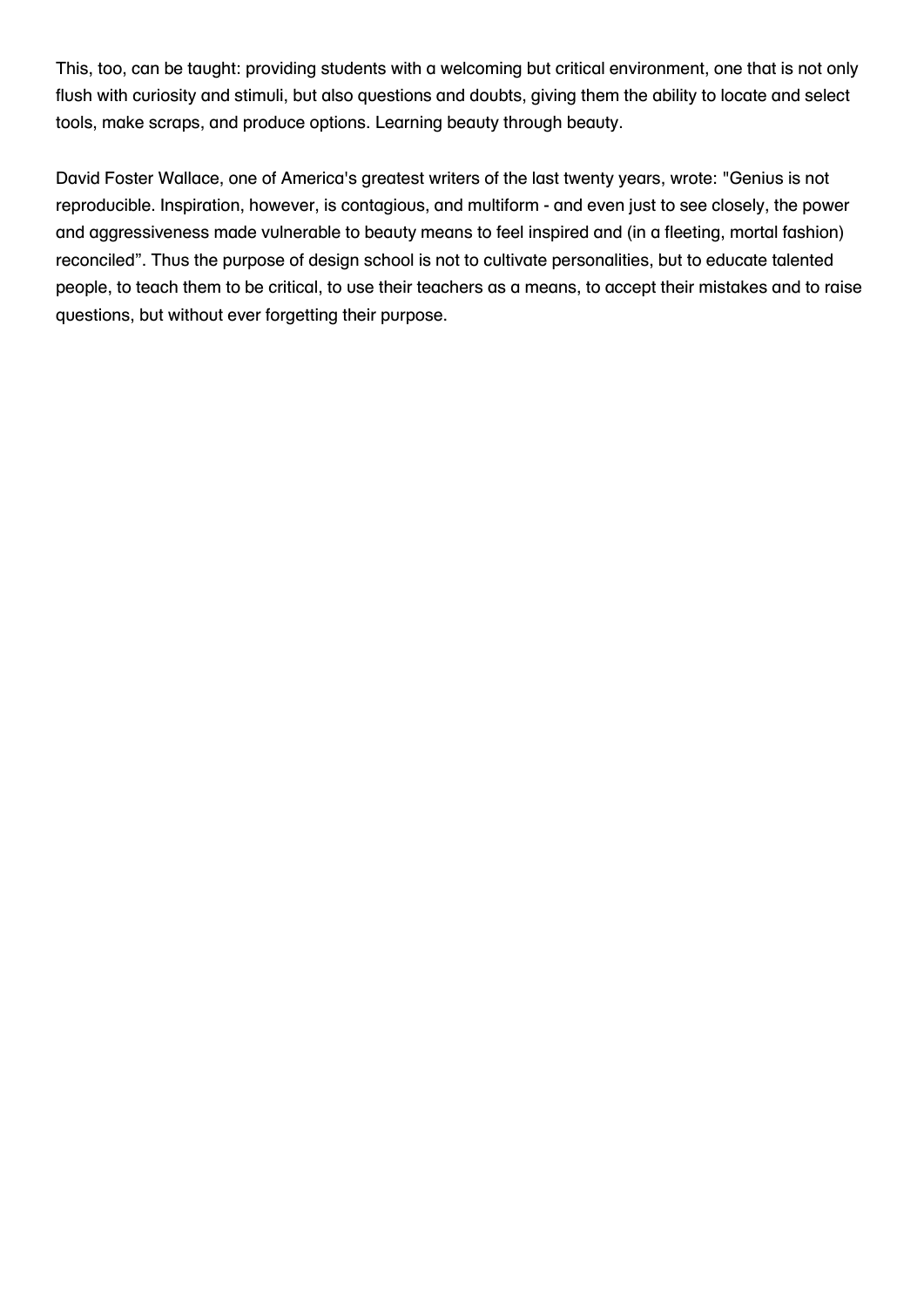#### **Rebecca Cain**

#### **How can design education work with industry to meet the changing needs of the market?**

For over a decade I have worked as a human-centred design academic within WMG, a large, applied manufacturing engineering department at the University of Warwick, which does everything in collaboration with and for the benefit of industry. My position on design education is shaped by my experiences of how engineering education has responded to the changing needs of industry, and through my own emerging identity as a 'transdisciplinary designer'.

The role of design has changed and moved beyond domain specific specialisms, such as industrial design. 21<sup>st</sup> century designers must now think about the societal contexts around why they are designing, define problems and consider issues such as ethics and sustainability. Increasingly people with these skills are taking up roles in government and other organisations. Industry therefore needs designers more than ever before, and design education needs to change quickly to keep up with this demand.

The explosion of 'Digital' – or business transformation is also growing demand for in-house design thinkers. With the shift to the experience and interaction aspects of product and service innovation, global management consultancies are now developing their own in-house capabilities and buying up design agencies. These businesses need people who can look to the future, strategise and anticipate the potential impacts of change. So organisationally, design moves closer to other internal teams and also closer to customers – which in turn creates the need for new types of designers who can operate at the interfaces of disciplines, including business, technology and customer-focused functions.

Industry is calling for a new breed of 'transdisciplinary designer' – people combining specialist domainspecific skills but also more broader areas of knowledge in subjects such as business, psychology, social sciences, technology and science who have the aptitude to work in multi-disciplinary teams. There are high expectations for these new designers, and we need to think carefully about how to educate people with the right blend of specialist and generalist skills and the willingness to step outside their disciplinary comfort zone.

I reflect on my own experience here, and the challenges in doing research and teaching across disciplinary boundaries. I spent much of my early academic career having an identity crisis – was I a designer or an engineer, or a designer working in engineering? I now comfortably call myself a 'transdisciplinary designer'. Having trained as an industrial designer, followed by a PhD about co-designing, I then spent over a decade based in a manufacturing engineering environment. Being 'the only designer in the room' I tried to (and still do) teach engineers things like how to think about the emotions of the people impacted by their work, to get them to engage with real people rather than testing everything on themselves, and to fully understanding the problem before leaping to a technical solution.

It's exciting to work within this "experience designer in engineering" space, called "Experiential Engineering". I have built a highly multidisciplinary team of researchers over the years from design, interaction, HCI, psychology, nursing, physiotherapy, business, ergonomics and philosophy – and all our projects were created and executed in collaboration with industry. We had successes but it has also been challenging at times to find a common language between our respective disciplines and industrial collaborators.

So how should we educate people to be transdiciplinary designers with the skills which industry require? For this we need to reflect on ourselves as educators – what are we bringing to this? We need multidisciplinary education teams, and education leaders with a transdisciplinary mindset. As I have learnt from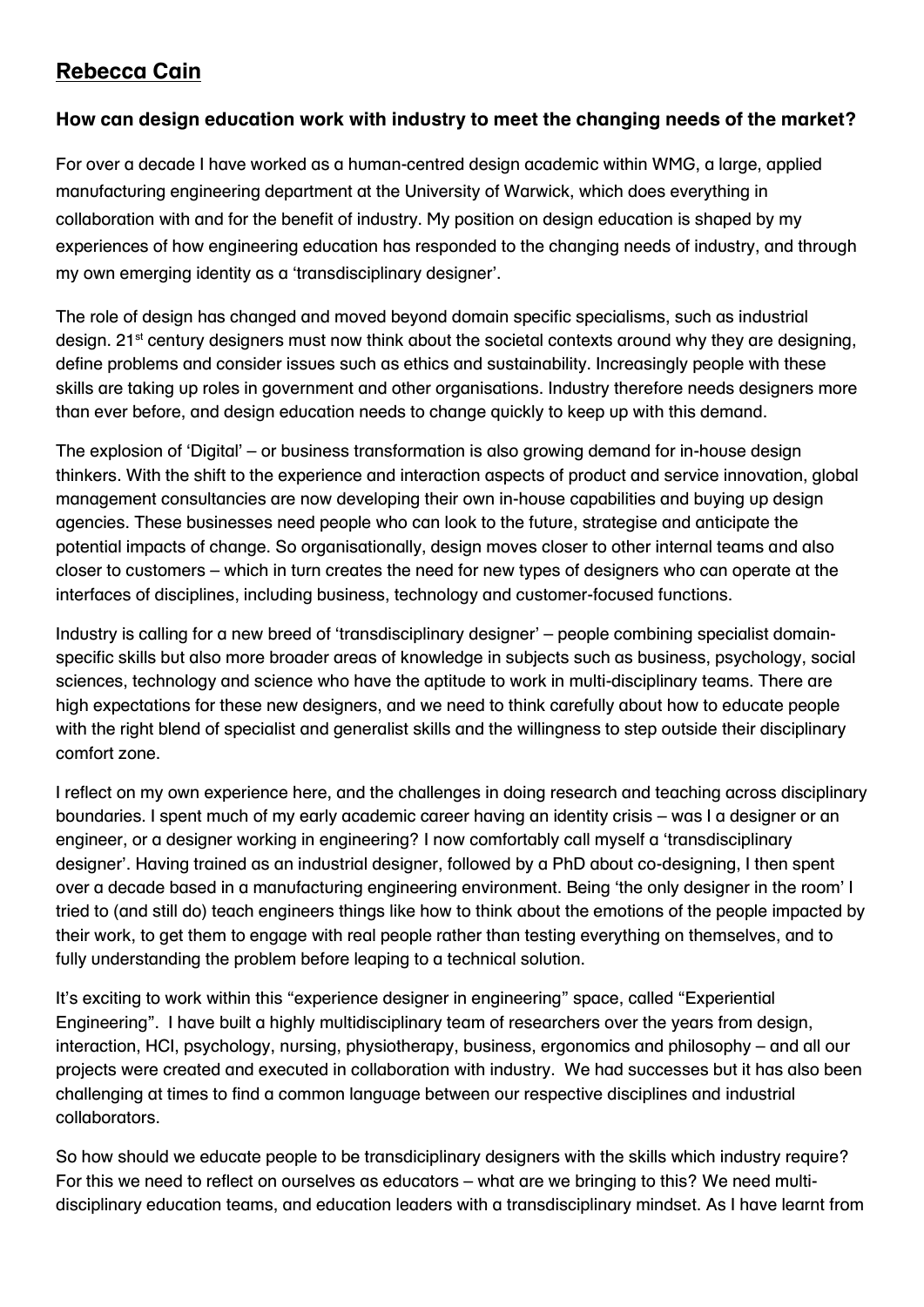research, it is not just a case of having the component pieces of expertise – they need to be joined up and mashed together. The challenges for transdisciplinary working come around the overlaps and intersections and different languages that come with blending different disciplines - managing the tension between the specialist and the generalist.

From my personal position as a design educator based in engineering – and specifically in WMG – an organisation which offers education from age 14 through to undergraduate, postgraduate, professional, executive and apprenticeships, I think that engineering education has been quicker to respond to the needs of industry and changing markets in terms of the choice and flexibility of options across the career stages. Providers of design education could learn from this. However, I do not think that engineering education on the whole has really embraced the opportunities to become transdisciplinary, and in this respect, Design Schools could be innovative leaders in this space – if they are up for the challenge!

Of course, design education already has mechanisms to work with industry and many providers have been doing so for years, through internships, placement years and sponsored design projects, although mainly on undergraduate and postgraduate programs. Inspired by the vast range of education offerings I have seen at WMG for engineers, I think that new opportunities for the Design School lie around enriched education and life-long learning – flexible, accessible education for people at different career stages – from apprenticeship level to senior executives.

Another space to be innovative in design education is with industry-sponsored design doctorates to generate the next generation of industry leaders. WMG offers the Engineering Doctorate (EngD); a practice-based, portfolio alternative to the PhD, combining research and industrial experience. Academically equivalent to a PhD, it has a wider, more practical focus and an emphasis on innovation. The flexibility of the EngD means it can be started at different career stages, and be conducted while working in industry. So perhaps we need a new Doctorate in Design (a DesD?), inspired by this model?

We have an important responsibility to train the next generation of designers and leaders, particularly the transdisciplinary kind. Design schools within multi-faculty universities are ideally positioned for this. But it is a competitive marketplace, and if new laws are passed, more private universities with degree awarding powers will emerge. How long is it before we see forward-thinking industry providers entering the marketplace and offering their own degrees in design, the same way that Dyson just set up a new university to train engineers (emerging debt-free) at its UK headquarters?

We need to be better at listening and responding to the needs of industry, offering more choice, flexibility and value for enriched life-long learning. We should also be co-designing education at all levels in collaboration with industry. Finally, we should practice what we teach, be less disciplined and more creative and adventurous in how we educate the New Designer.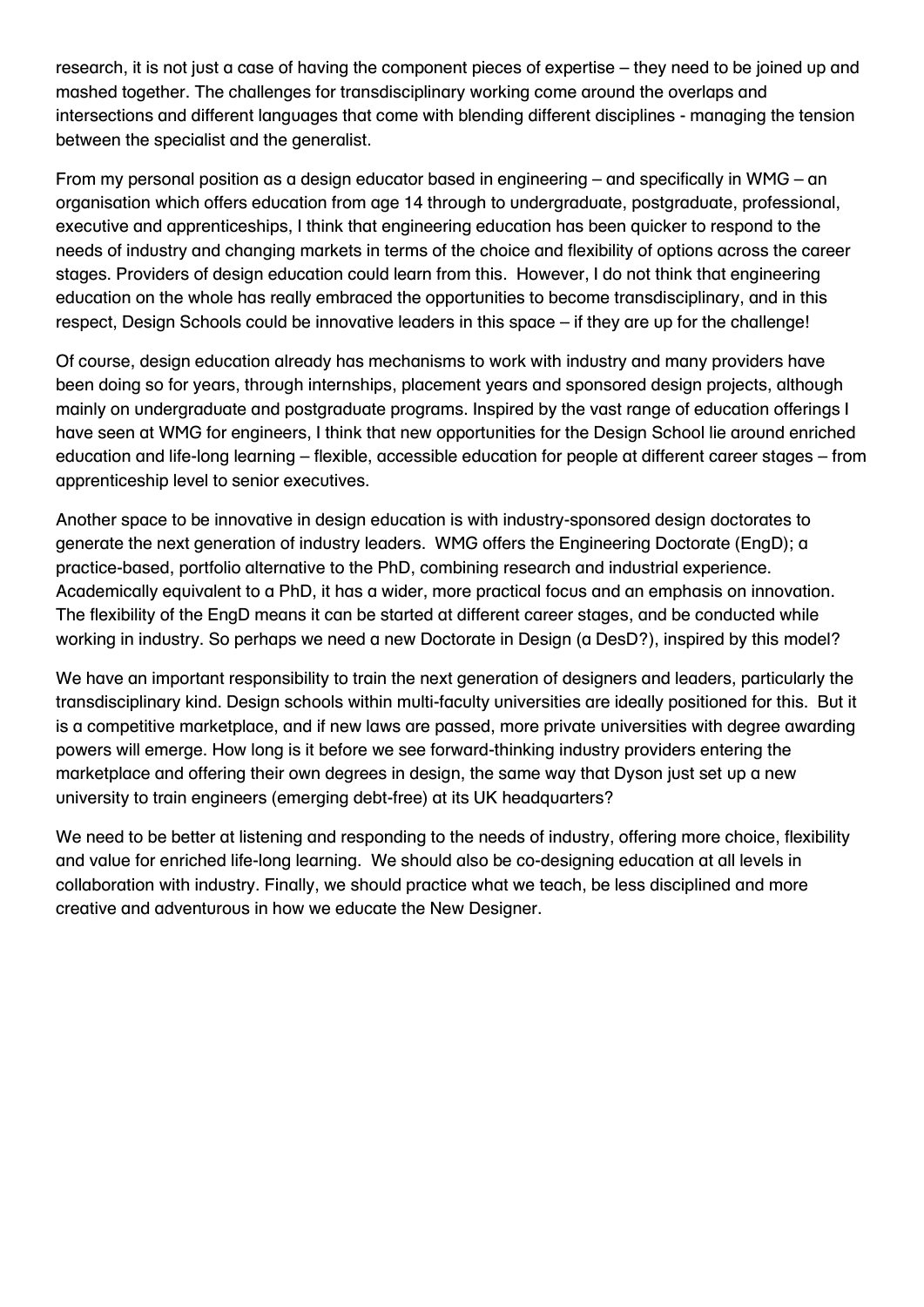#### **Luis Cilimingras**

#### **The designers we are looking for**

#### **Opening up the toolkit**

Corporations and the public sector are waking up to the potential of design's creative approach not only to develop products and services, but also to creativity as a key quality to build more resilient organisations for the ambiguous world out there. As the designer's point of view makes its way up in organisations, designers are realising that in a corporate environment their core toolkit is not sufficient to drive impact. Here's feedback one of our senior Project Leads received from his client, in what otherwise was a startling appraisal:

"He should start to develop a more nuanced understanding of the commercial aspects of project outputs, I understand that design needs to start with the customer, but commercial justification is a critical part of driving forward and executing on project deliverables within any large corporate business."

#### **Developing design entrepreneurs**

Another growing area of demand for design skills are start-ups, corporate ventures and more established tech players. Typically designers are working alongside product owners/managers with a business background and technologists with engineering backgrounds. In these environments designers are required to be fluent with a wide set of skills like design research experience, service, UI and UX design while also being comfortable adopting new processes like lean start-up or agile techniques. Perhaps more importantly, designers need to develop an entrepreneurial mindset, learning to present the value of their work in a wider, more strategic context, to measure the quantity of design that is right at each stage of development and know the challenges associated with launching products to market. As an example, none of the top graduates that we had selected in a recent process had experience working in a "live product".

IDEO has traditionally hired engineers and business graduates to work alongside designers and build on each other's perspectives. Today we think that might not be enough, as business people and technologists adopt a design-based, creative approach to develop new products and services, if designers want to keep leading design work, they ought to develop a finer business acumen and be comfortable with different processes across the strategy-concept-live spectrum.

In that sense here in London we are experimenting with new learning and development models for our design community. We have partnered up with London Business School to teach design thinking to their cohorts, in exchange for business and strategy executive courses for our senior designers. That also opens them to a new crowd and to empathise with the desires and aspirations of who often end up being our clients.

We are also increasingly partnering with digital product studios and developers to learn from each other and collaborate as projects move to be scaled up.

To us is very clear that the challenges we want to be working on, can't be solved by IDEO alone.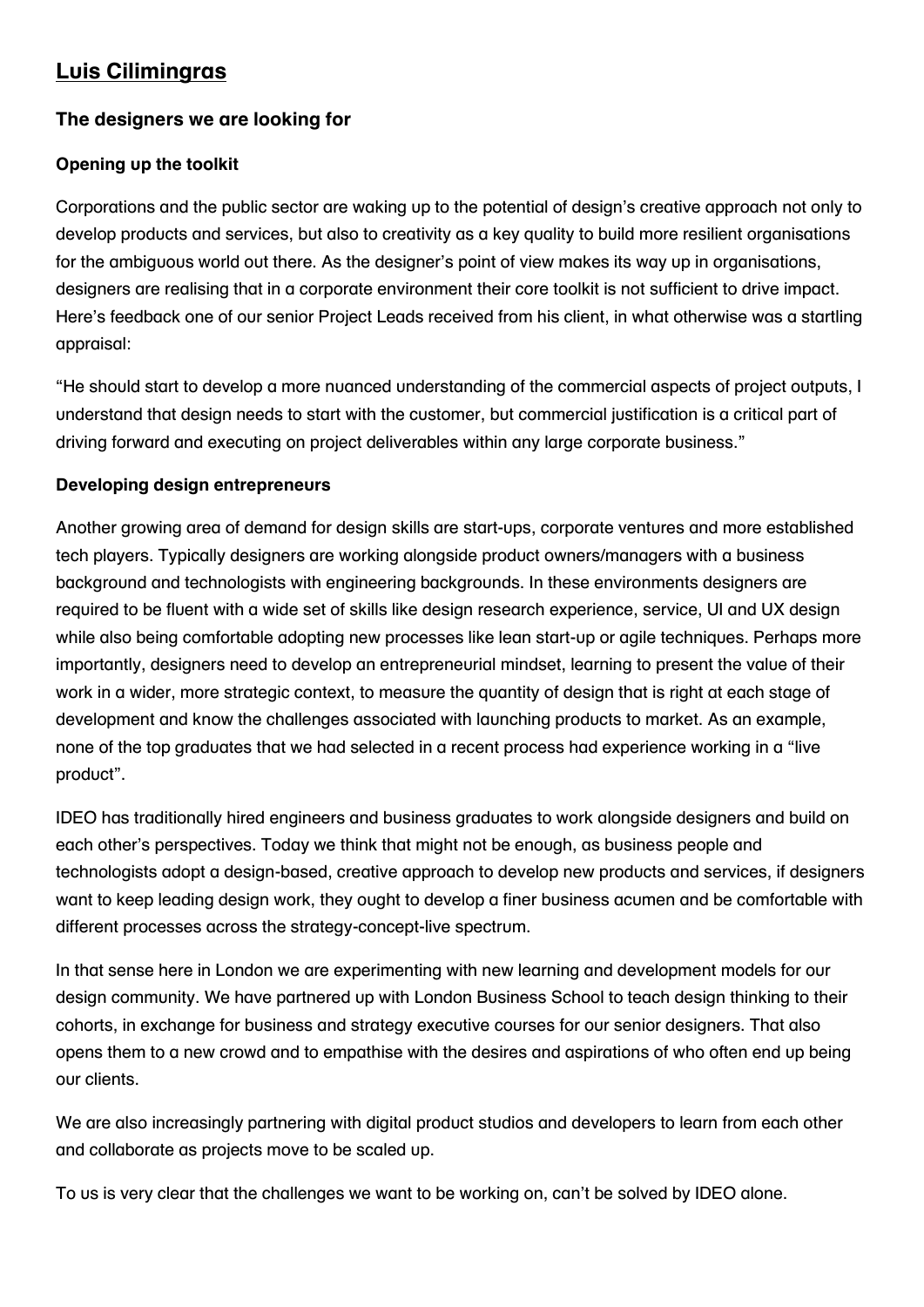How might we develop an entrepreneurial mind-set in design students?

How might we encourage design school teams to experiment with different toolkits?

How might we evaluate design students for their capability to collaborate with non-designers?

Designing for systemic challenges

As IDEO's CEO Tim Brown outlined in a recent article, it's time to apply our collective design practice to greater challenges, namely:

1. Serving the needs of the global poor

- 2. Designing new approaches to health, including aging and the end of life
- 3. Designing healthy and profitable food systems that can serve the needs of all
- 4. Designing citizen-centered government services
- 5. Designing the future of our urban communities
- 6. Anticipating the opportunities and challenges of over-the-horizon technologies
- 7. Designing the future of work and the corporation itself'

These complex, systemic challenges are creative challenges. They require a constant iteration between the big systemic picture and the small, human sized intervention. The interdependencies between the elements of the system are often hard to map, calling for a creative, empirical approach rather than the prevalent exhaustive analytical approach.

Our work in complex systems like healthcare and education and more recently with the Ellen Macarthur Foundation on the Circular Economy has been pushing the versatility of our 'classic' design thinking process and we have been asking ourselves what the design process looks like if it's a more continuous loop (like software) without a linear start and finish, if we are designing entire system strategies (and not just user or single business strategies), with embedded intelligence that spawns new data and services, all of which stretches our interdisciplinary capabilities in exciting new directions.

#### **Change the measure of success - 'never finished'**

As we embrace a design approach on this complex, systemic challenges tomorrow's designers and creators will be well versed in developing and launching products and systems that are in a constant state of change. Their outputs will be designed for a life of ongoing iteration, powered by smart data capture and both passive and active user input.

Impact is to be judged by participation of future users as much as the present and success as a designer will be as delayed and drawn out as it is instant.

How might we teach tomorrow' students to design not just a product but the supporting systems that will allow it to continue to evolve beyond its 'first use case'?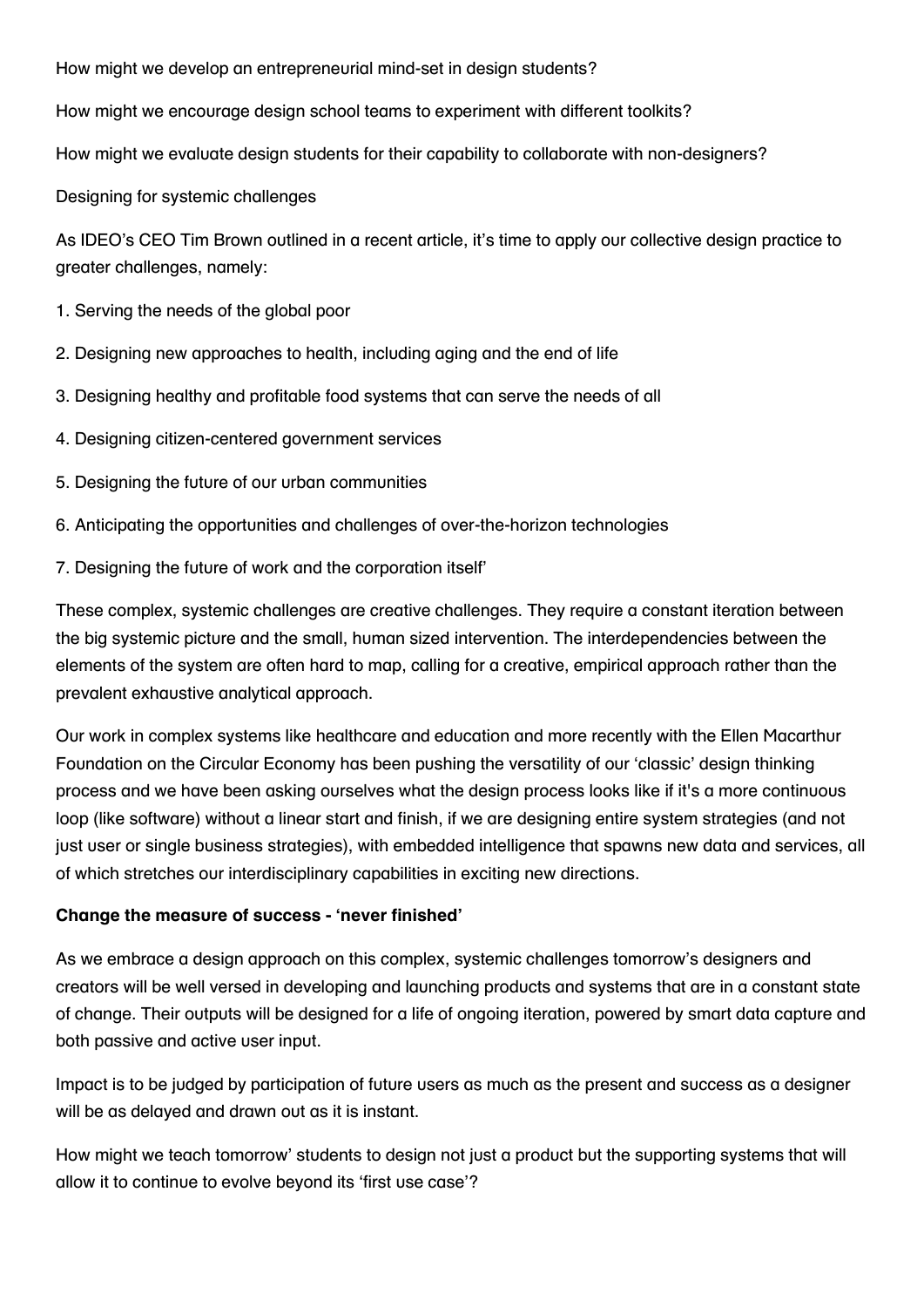How might we change the measure of success towards participation, not perfection?

Tomorrow's design teams.

Tomorrow's design teams will go into industry with a new set of muscles to design in an ecosystem context.

Business minded, technical and creatively confident, they will be set up to operate and influence boardrooms, policy labs and back-end operations and technical teams.

Influence will trump inspiration and strategic thinking will be a prerequisite of all 'creatives'.

After emerging from a deeply collaborative education, consisting of exposure to business, technology and ethics, designers will share a common set of values to tackle society's biggest challenges:

- Creatively Curious
- Endlessly Adaptive
- Highly Collaborative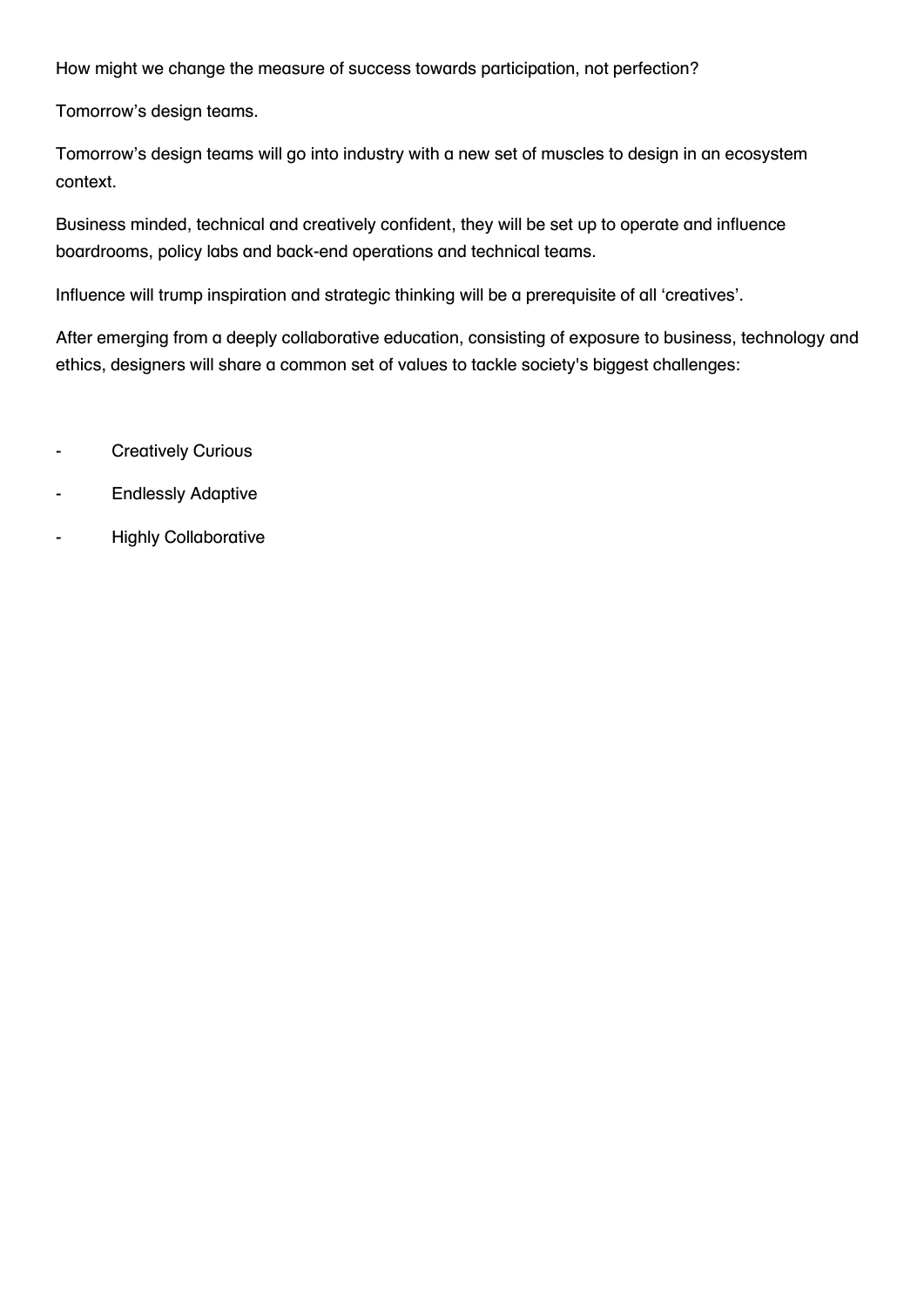#### **Nelly Ben Hayoun**

#### **Designers as mythologists: The University of the Underground**

I propose to discuss Design School and the current Industry Turn, using the example of The University of the Underground as a case study. The University of the Underground is a university and not for profit foundation that I founded this year with multiple 'partners in crime', experts in the music, design, film industries. I will discuss how this forward thinking, future facing design school and its policies can work-or not- alongside the agenda of private companies.

The University of the Underground promotes unconventional research practices and aims to teach students how to engineer situations, to design experiences and events to best support social dreaming, social actions and power shifts within institutions, companies and governments.

The University of the Underground is a not for profit Foundation registered in Amsterdam. Our educational programme is a two-year full-time Masters, hosted by the Sandberg Institute and we teach in the underground of urban spaces; under the nightclub of De Marktkantine in Amsterdam and beneath the Village Underground in London. Both venues have partnered with the University of the Underground and donated their time and space to the university for the next 100 years.

We aim to provide students with the tools and means to learn to understand their profession as the increasingly multi-faceted and malleable role it assumes in today's world – where designers enter the realm of authors, directors, politicians, planners, dreamers, activists, mythologists and musicians. Students are encouraged to use their own voice, style, tone and aesthetics as manifested in final outcomes of performative product scenarios, products embedded in the context of the built environment and the institutions, or the tangible experience and its implications now and in the coming years.

In the University of the Underground, we believe that it is most urgent to equip young designers with the learning that allows them to use their knowledge of the material world within the navigation of governmental systems, institutions and power structures. This multiplied via the encouragement of applicability of the modelling and physical existence of students' dreams, beliefs and myths. Ultimately epitomized in social dreaming becoming the fuel for social actions. Embracing the textuality of the punk tradition, there are no more heroes instead replaced with the urge to democratise the experience of the institution. If nothing else, experiences and events make you feel alive and connected to the world around you. It is this principle within this realm that is experimented with constantly in the University of the Underground.

The proposed outcome for our participants will allow them to view their creative practices from a fresh unexpected perspective and extend it in scale, scope and modes of engagement into the territory of architecture, systems thinking, critical design, sociology, philosophy, music, film, performance of politics, and experiences. Students are invited to observe, explore, collect, examine and extrapolate the ordinary in institutions through the design of products as events, experiences, systems, film, and musical reenactments.

Through this diversity, the institution urges its students to go forth into societies' institutions – companies, health services, government departments etc – and to use their creative drive to change these institutions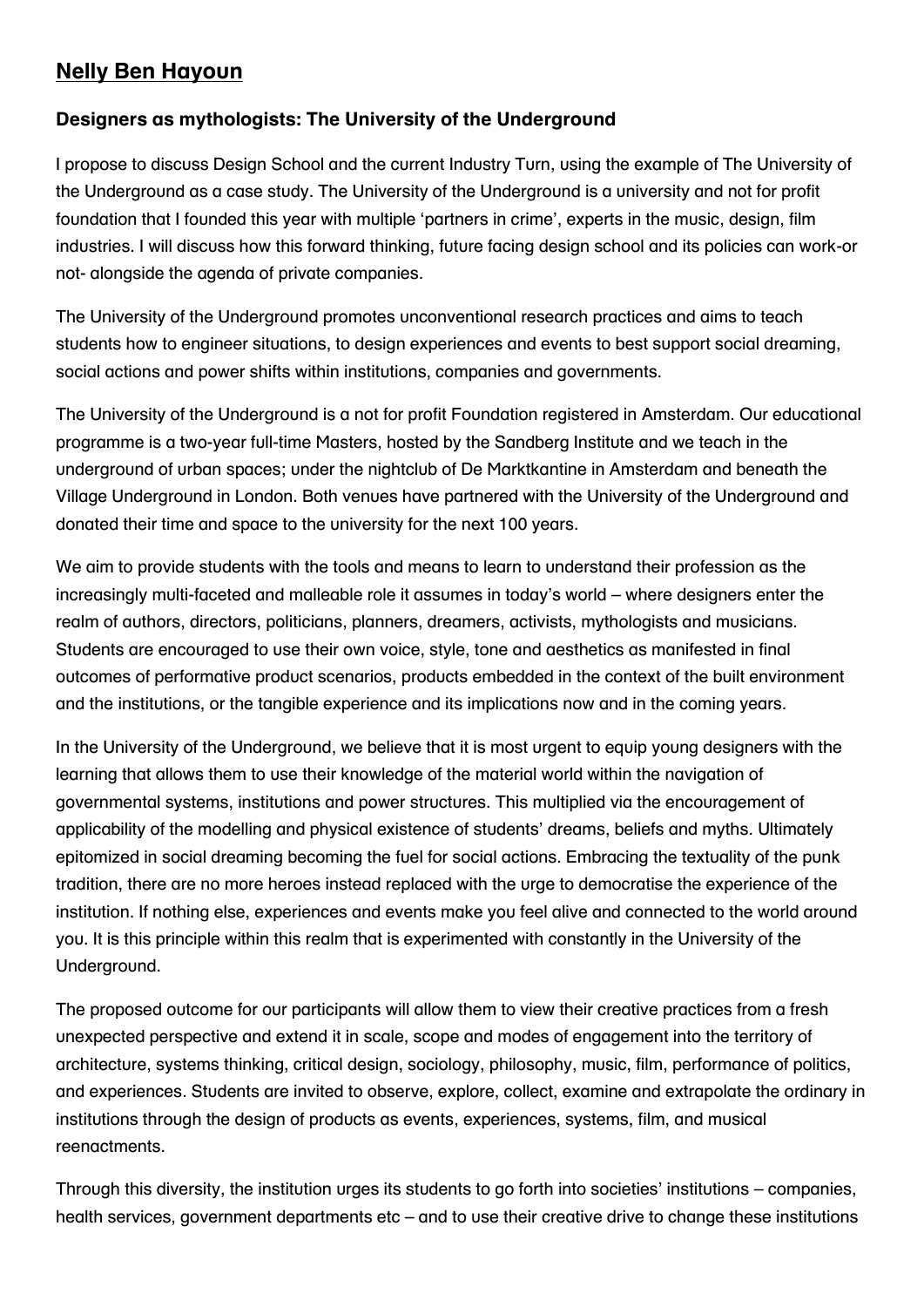internally and allow them to serve society better, rather than have their creativity crushed. Via the provocation of events, projects and experiences in these institutions, a fascinating domino effect occurs which forces others who work within these monolithic entities to think and act differently. Conclusively, their clarion call spreads: the applicability and practicality of creative urge to action change on a gradually growing scale. Idealistic maybe, ambitious certainly.

First year students work on short 4 to 8 weeks briefs, workshops, field visits, practical exercises in collaboration with institutions, experimentation, topical content development, voice/style development, identification of preferred media/mode of production. Then students develop design events, products, experiences, political outcomes and experimental actions/experiences in collaboration with institutions and experts. In their final year students develop their own agenda, using their own voice, at a site either within an institution – or without.

As a 'creative resistance', a problematic but satisfyingly alarming term, the University of the Underground seeks to teach how to engineer situations, to design experiences and events that best support social dreaming, social actions and power shifts within institutions, companies and governments. In order to do this, The University of the Underground is lead by a multidisciplinary team of 'dreamers of the day', diverse educators and practitioners who believe that a positive inspiration and disturbance to the current cultural and educative system is required to best support the young generations in their creative and political endeavours.

Students are provided with scholarships to cover their tuition fees for which the University of the Underground relies on donations from philanthropists, individuals and corporations sympathetic or inspired by their manifesto-like actions.

The University of the Underground has an advisory board selected on the basis of their skill sets, experience and knowledge in education, scaling up globally or expertise in design, experiences, music, film and many other disciplines.

If the University is to exercise its own narratives, semiotics, systems of meanings, its own 'type of speech' which will grow externally, it must resist its language as reclusive from the public eye, must not be shackled by deception that it is another limited, cul-de-sac perspective.

To conclude the University of the Underground, the institution, has a warmth and ambition both in its internal operation and the technicalities of its anticipated external influence on entities and spectres. This hopefulness, though well received in artistic, academic and public spheres has also highlighted skepticism and criticisms of toxic neo-liberalism, while opening up a much-needed conversation on hypocrisy and funding in higher education.

As the University of the Underground prepares to commence its first academic term in September I will use this opportunity to dismantle and interrogate the foundation of the university; looking at its organisation: its aims, its syllabus and funding structure, its advisory board and links to private business, and finally some of the diverse reaction from the press.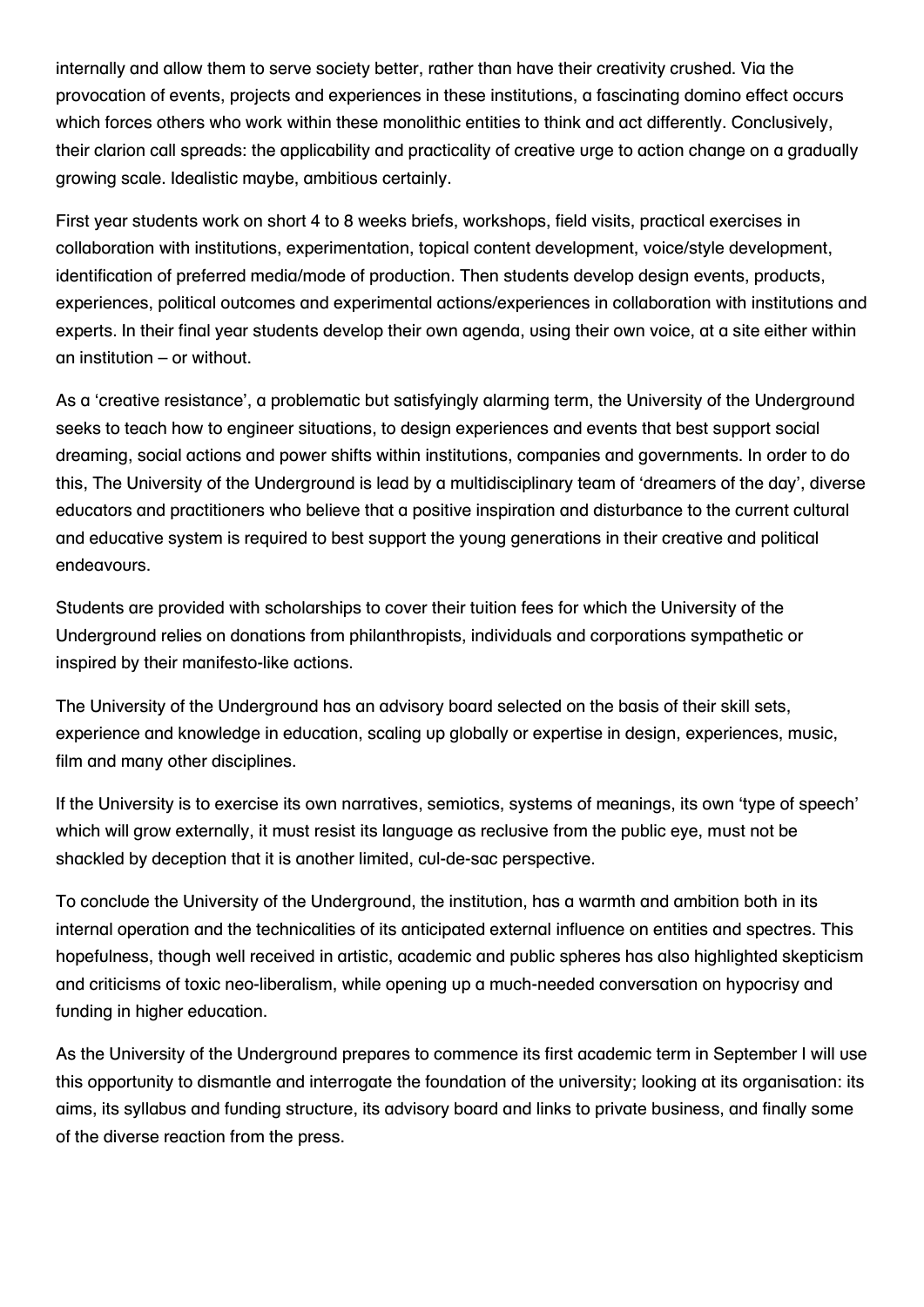#### **Will Holman**

Artificial intelligence, machine learning, and automation are predicted to wipe out anywhere from 9 to 47 percent of all jobs over the next twenty years. If you split the difference in predictions, there is the potential for 25% of jobs to disappear, which is an unprecedented lurch in the economy. Voice recognition has become commonplace, Amazon warehouses are now largely automated, and there are dozens of selfdriving car startups vying to replace taxi drivers and long-haul truckers. In the next decade, the U.S. could lose almost 2 million jobs in trucking alone.

Design is predicted to largely survive automation since it is a creative discipline that requires (at least some) human characteristics to succeed. The professional practice of design generally follows an agency model: a principal or set of partners assisted by a crew of capable assistants that create work for clients. These firms usually follow a straightforward fee-for-service business model. However, the way we make, market, sell, distribute, and consume products is fundamentally changing, and the agency model of design has not evolved in parallel.

Instead, studios have taken half-steps. The use of freelancers, contingent workers, and unpaid interns has ballooned. Statistics back this up, as contractual and contingent workers are expected to be a full 1/3 of the American workforce by 2020<sup>3</sup>. Services like fiverr and Upwork are now Uber-izing graphic design services, a model that could conceivably spread to more regulated and complex disciplines like architecture.

Some see this as a natural neoliberal evolution of things – even a positive development. Technology has enabled everyone to become an agency of one, free to shop their talents for the highest price the market will bear. But instead of finding freedom as entrepreneurs, designers are finding themselves constantly in hoc to a series of rent-extracting digital platforms. Work is becoming perpetual, on-demand, and subject to constant crowd-sourced evaluation. Design school has long prepared students for the stability of working a partner-track job at a large firm – a path that is disintegrating in real time.

So how do we prepare students for this increasingly anarchic economy? As traditional firms consolidate, disappear, or give way to decentralized networks of workers, designers are going to have to find new ways to build viable practices. Technology can fill some of these gaps, but designers still need a place to find new skills, social capital, collaborators, customers, clients, and investors. Design schools have traditionally provided that scaffolding, but access to those resources evaporates on graduation day.

Makerspaces are the next evolution of this support system, providing low-cost access to tools, software, and education. They invert the current extractive sharing economy model – renting out one's own assets – by distributing the cost of expensive tools and technical expertise over a large user base. They bring together a diverse creative community, fostering collaboration and strong social ties. They educate the public in a wide range of hands-on and abstract thinking skills through project-based curriculums. In all of these ways, they act exactly like a design school. But instead of locking these resources away in an ivory tower, makerspaces take a similar set of conditions and put them in a diverse community context that is available to all.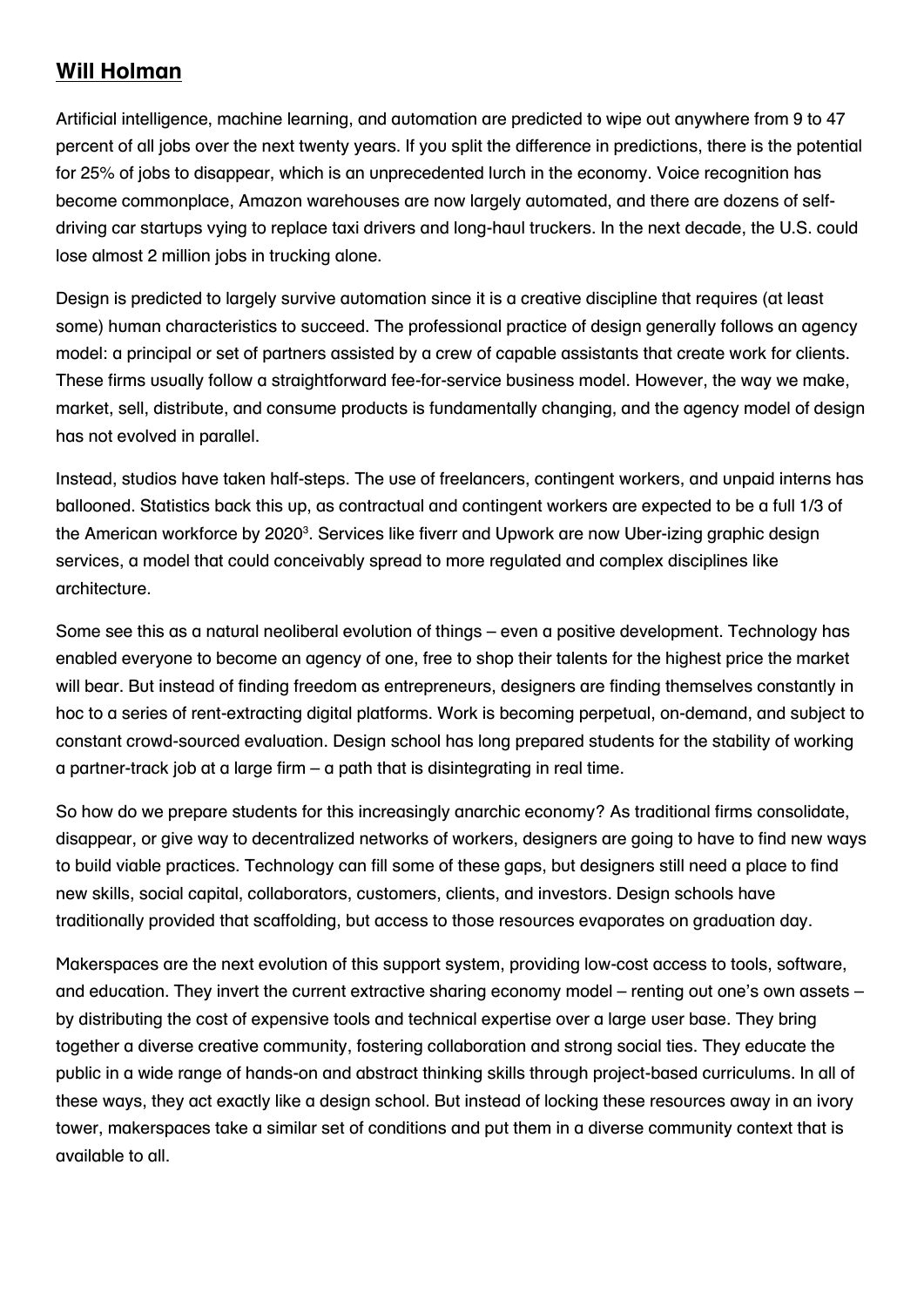However, the track record of makerspaces has been uneven at best. Their (relatively) widespread adoption only started about 15 years ago, and there is little consensus on sustainable business or organizational models. Despite rhetoric around inclusion and diversity, they have tended to attract a selfselected audience that is heavily male, white, well-educated, and affluent<sup>4</sup>. They remain unproven as generators of economic activity or genuine innovation. Makerspaces will have to evolve past hobbyist playgrounds and demonstrate diverse, resilient economic success to survive.

I now live and work in Baltimore, Maryland. Once home to the first American railroad and the world's largest steel mill, it is now a shrinking, segregated city with 16,000 vacant homes. In a way, Baltimore is a microcosm of these larger shifts in the economy. Once driven by huge factories, new inventions, and a deep-water port, the local economy has now shifted to a service-based model anchored by universities, hospitals, and a few large companies. But Baltimore is also home to 12 makerspaces, with membership bases ranging from a few dozen to over a thousand. The oldest of these spaces started in 2009 – a remarkable growth curve for a city of only 600,000. These spaces, and the people that use them, are the seeds of a new design- and manufacturing-based economy.

Ten years after I graduated from architecture school at Virginia Tech, I go to work every day at Open Works, a place that looks a lot like where I studied. There are 140 small workspaces – about the size of an office cubicle – along with 7 workshops, classrooms, a computer lab, and a café. We currently support dozens of design-based businesses and almost 200 members. Some operate on the agency model, like local architecture firms that have taken corporate memberships to build models and furniture.

Others are engaging with emerging, independent modes of practice that are yet unproven but have huge potential. One of our members is an artist that has appeared in several YouTube series with Adam Savage and has written for Make Magazine – designer as content creator. Another one of our members is a startup company that has engineered a new type of woodstove that eliminates soot emissions – designer as inventor. We offer contract services to outside clients, including local production of London-based Opendesk furniture – designer as distributed manufacturer.

At its core, Open Works is about democratizing the means of production. By extension, this means the democratization of design – and this is starting to create a dense web of interlocking economic, educational, and social activity. In the brave new world of work, this web of activity is providing the support to freelancing individual that the agency model once provided for their employees. Instead of a masterapprentice dynamic, makerspaces foster community as a model of practice. Ultimately, these horizontal, peer-to-peer relationships that reach broadly across disciplines will prove more resilient in the face of disruptive change, charting a path forward for design education, design practice, and the economic viability of design as a career.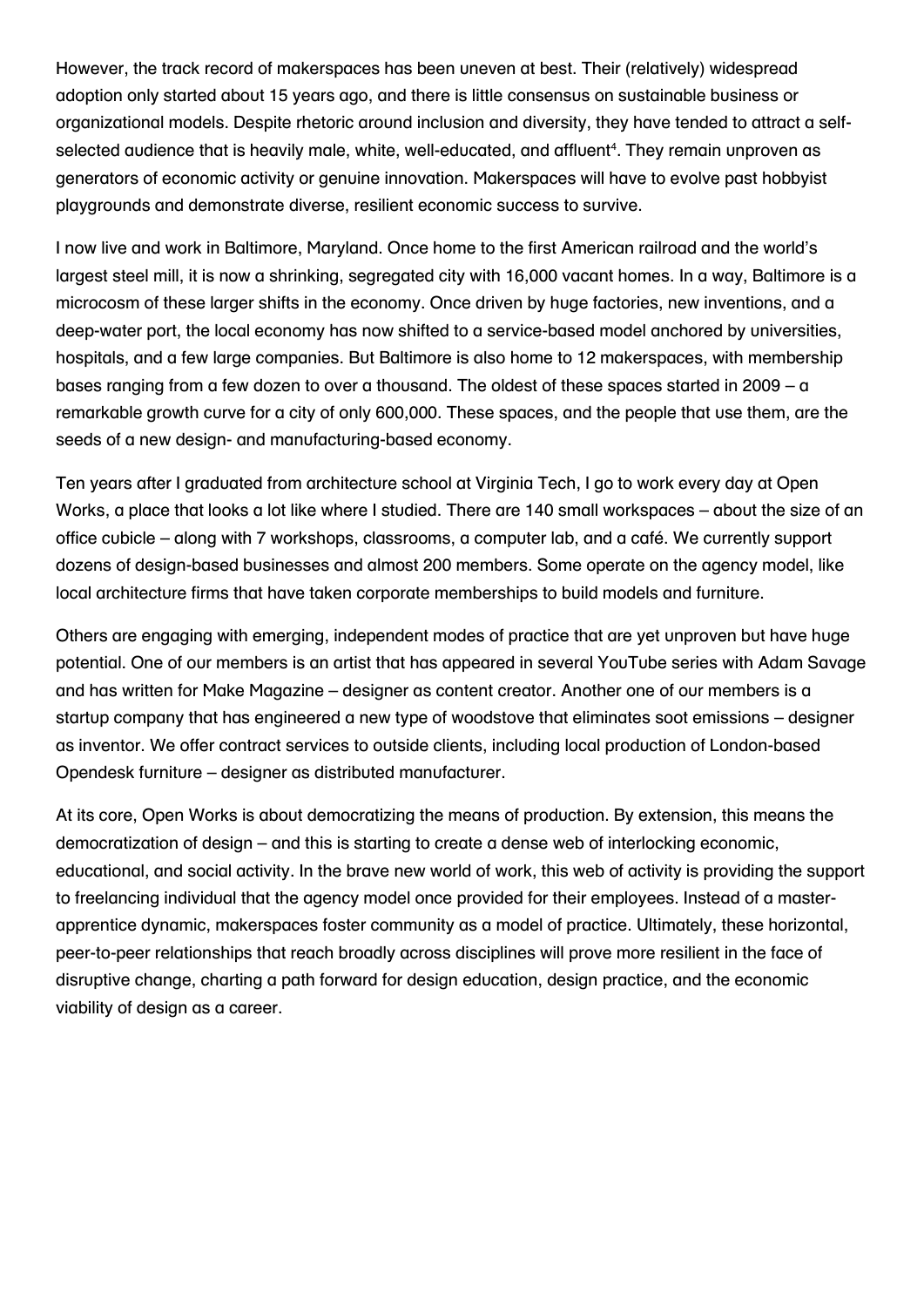#### **Peter Lloyd Jones**

#### **Post-disciplinary action: why science and medicine need the design school**

"To embrace design is to spark novelty, improve livability, expand opportunity, streamline productivity, leverage capability, and massage readability, but perhaps most importantly it is to engage humanity. And we do this best by being human ourselves" from DESIGN The Invention of Desire by Jessica Helfand, 2016

In 1910, The Carnegie Foundation released a study authored by Abraham Flexner, the aim of which was to review and reform the US and Canadian medical education system. Ultimately, "The Flexner Report" resulted in a singular and highly regulated system for medical research, training and practice that is still controlled by the American Medical Association (AMA), and advanced further by federally-funded research that supports basic biomedical and scientific research. By providing "An education in medicine that involves both learning and learning how", the report also helped to create essential specialization tracks and safety standards, while ridding it of certain gimmicks and quackery, Along with this, however, came an era of social, professional and cultural exclusion that was directly rooted in Flexner's personal beliefs, and his complete lack of training and experience in medicine, for he was a classicist. Flexner's prejudice resulted in the targeted closure of African-American medical academies, for example, an action that is still evident in the relatively low numbers of black medical doctors and scientists that we graduate even today. Another casualty was "complementary medicine" (e.g. osteopathy, chiropractic medicine, electrotherapy etc), eliminated simply because no one knew how it works. The medical arts and humanities were excised, and the profession became a mostly science-based entity.

Although we know that art and design can improve medicine, and that the practice of medicine is an art that can be elevated through good design, it is empirical knowledge that largely determines how we admit and train medical students. Encyclopedic quantities of facts are taught en masse, and tests are taken more or less on repeat for four years. What's more, the longer the student remains within the system, the lower their empathy for patients generally becomes. When they learn to look at art more deeply, however, empathy levels and clinical skills rise significantly. Similar increases in creativity occur when using the hand, versus a 3D printer for example, to make things. Fast forward to the clinic, where fully-trained doctors and other health professionals armed with massive datasets and advanced digital technologies conduct medical exams and treatments, most of which are nothing less than miraculous. Yet, according to a Johns Hopkins University report, "people dying from the care that they receive rather than the disease for which they are seeking care has become the 3<sup>rd</sup> leading cause of death in the US".

"Into whatsoever houses I enter, I will enter to help the sick, and I will abstain from all intentional wrong-doing and harm, especially from abusing the bodies of man or woman, bond or free. Now if I carry out this oath, and break it not, may I gain for ever reputation among all men for my life and for my art; but if I transgress it and forswear myself, may the opposite befall me"

#### **The Hippocratic Oath (300-500 BC)**

Here is the breakdown of that: 12,000 Americans die each year from unnecessary surgery, whereas another 7,000 lives prematurely end in medication error. 20,000 patients cease to be because of so-called "other hospital errors". 80,000 die unexpectedly from infection, whereas 106,000 pass on due to the negative effects of drugs. 250,000 thousand iatrogenic deaths occur in the US each year, and that is an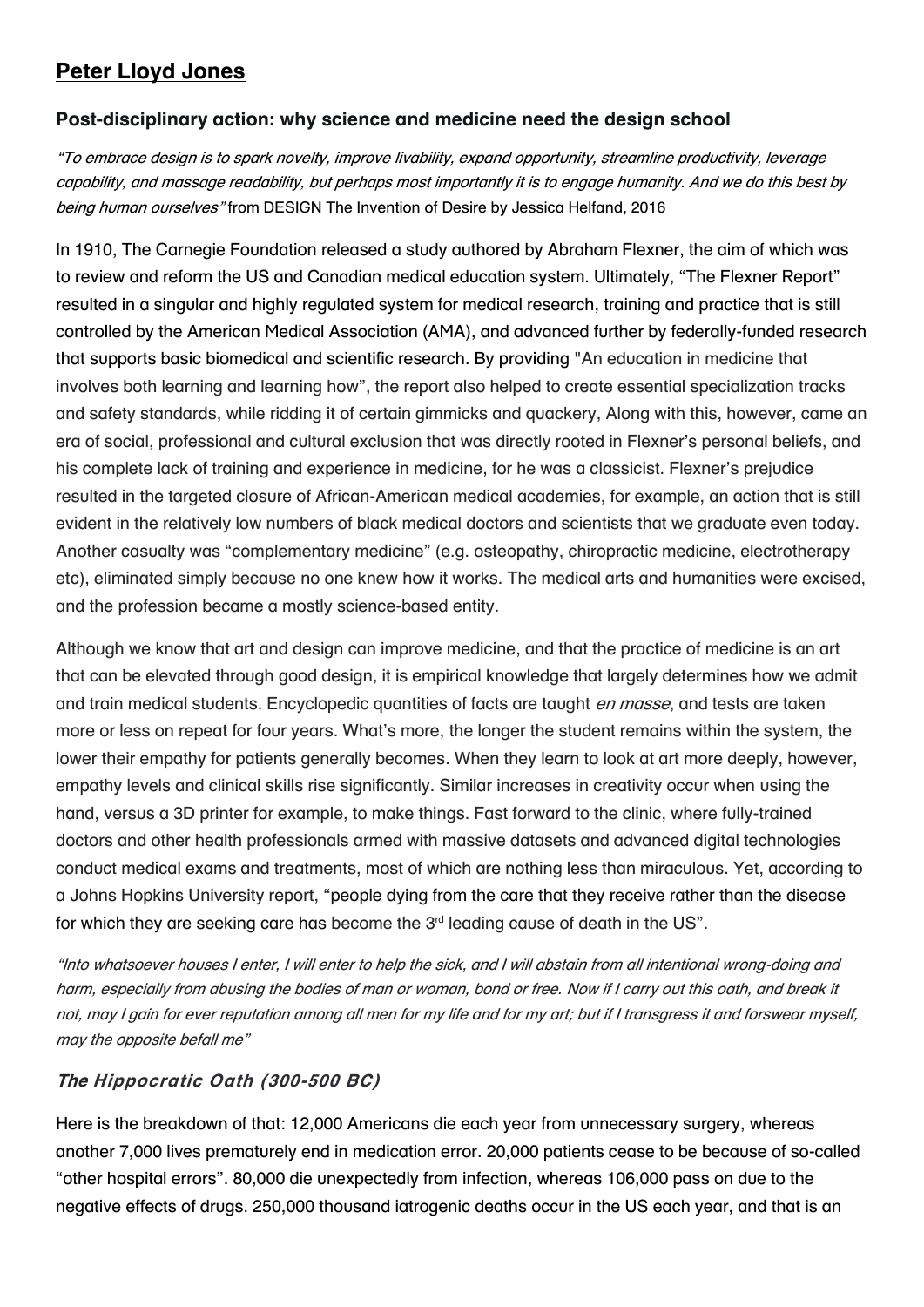underestimate. How does this happen? The wrong pill is placed in the wrong mouth. Tests are overordered, and the scientific results second-guessed or ignored. The correct pill is given, but at the incorrect dose, or it produces an unexpected adverse reaction. Lives are needlessly lost to contaminated IV lines. Bone-fracturing shiny septic surfaces and beeping alarms aside, we all know what hospital design, from the gown to the fluorescent lights and food, looks and feels like. The quality of the patient experience is also riddled with inconsistencies and surprises. For example, most doctors choose to die at home peacefully surrounded by their memories and loved ones, whereas 75% of the rest of us will die in a beeping machine-filled, sterile environment, often alone and connected to one or more tubes. Other time and financial constraints imposed upon healthcare professionals now means that 23 seconds is the average time that a doctor will spend listening to a patient before interrupting them. Those and other factors may also explain why only 4% of cancer patients end up in potentially life-saving clinical trials. Although some of these defects may be attributed to time and technocratic pressures, they are mostly due to poor design on the one hand, and an inability to intuit and think swiftly in abstract ways, on the other. As a response to these problems, and recognizing that good design is good medicine, schools are purposefully including it within their core and elective curricula, an effect amplified by the adoption of innovation zones intended to inspire, catalyze and drive new invention and business. As with The Flexner Report, however, many of these efforts are dilettante-driven, and do not include design professionals as guides to their future. Instead, clinicians view designers as assistants rather than active partners, and exclude the possibility that each can serve one another.

So more than a century after their formal separation, MEDICINE and DESIGN are dating again, but in a place made much more complex by a society obsessed and easily swayed by social media, and one that is fueled by the rapid expansion of parallel gig-driven economies within which everyone is an expert. Pure scholarship and intellectual discovery for their own sake are increasingly considered both elitist and a poor return on investment, even within academies of higher learning. If one views the future of these academies through the lens of the near and distant past, however, it is possible to create equitable and highly productive educational models within which both professions can flourish to co-serve humanity, while retaining their core professional beliefs and values.

Creating a common language between medicine and design is one of the first steps in any ongoing or future collaboration. Understanding their distinct cultures is another, and is perhaps the biggest hurdle. The inability to take risks, a loss of autonomy, a fear of failure, and relegation within a top-down technocracy may explain why a single algorithmic methodology, originally designed as a business tool, has taken hold in medical schools. Design Thinking in healthcare is alive and well, but a side-effect of this simply scripted tool, especially in the setting of the medical hierarchy, is to strip and dilute the design profession of it's most valuable tools rooted in logic, intuition, tradition, practice and specialization.

Highly effective educational models do exist. These include the Sabin+Jones LabStudio at The University of Pennsylvania, which was established in 2006 by architect Jenny Sabin and Peter Lloyd Jones. Our experience in LabStudio clearly demonstrates that seemingly unrelated, open-ended, data-, systems- and technology-driven programs are not mere alternatives to the more traditional design studio or hypothesisled research, but can represent complementary, iterative, and reciprocal approaches that benefit all participants. LabStudio and its current offspring, Sabin Design Lab at Cornell Architecture and MedStudio@JEFF at Thomas Jefferson University in Philadelphia are now viewed as new paradigms for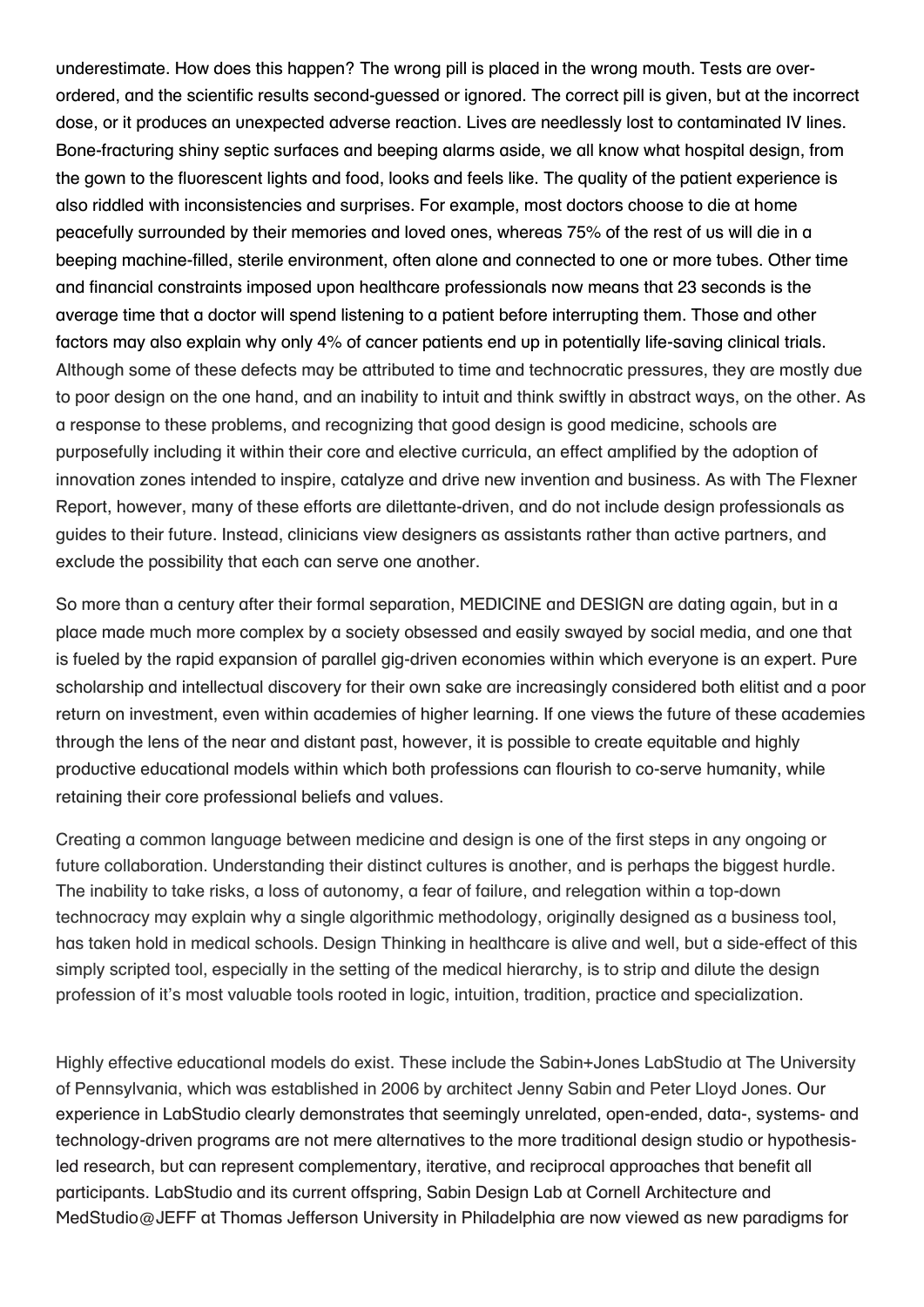thinking and doing in medicine and design pedagogy, and have since inspired other schools of design and colleges of medicine. The face-to-face discussion accompanying this report will dive into the rationale and benefits of these ongoing design and scientific research models within and beyond the design school.